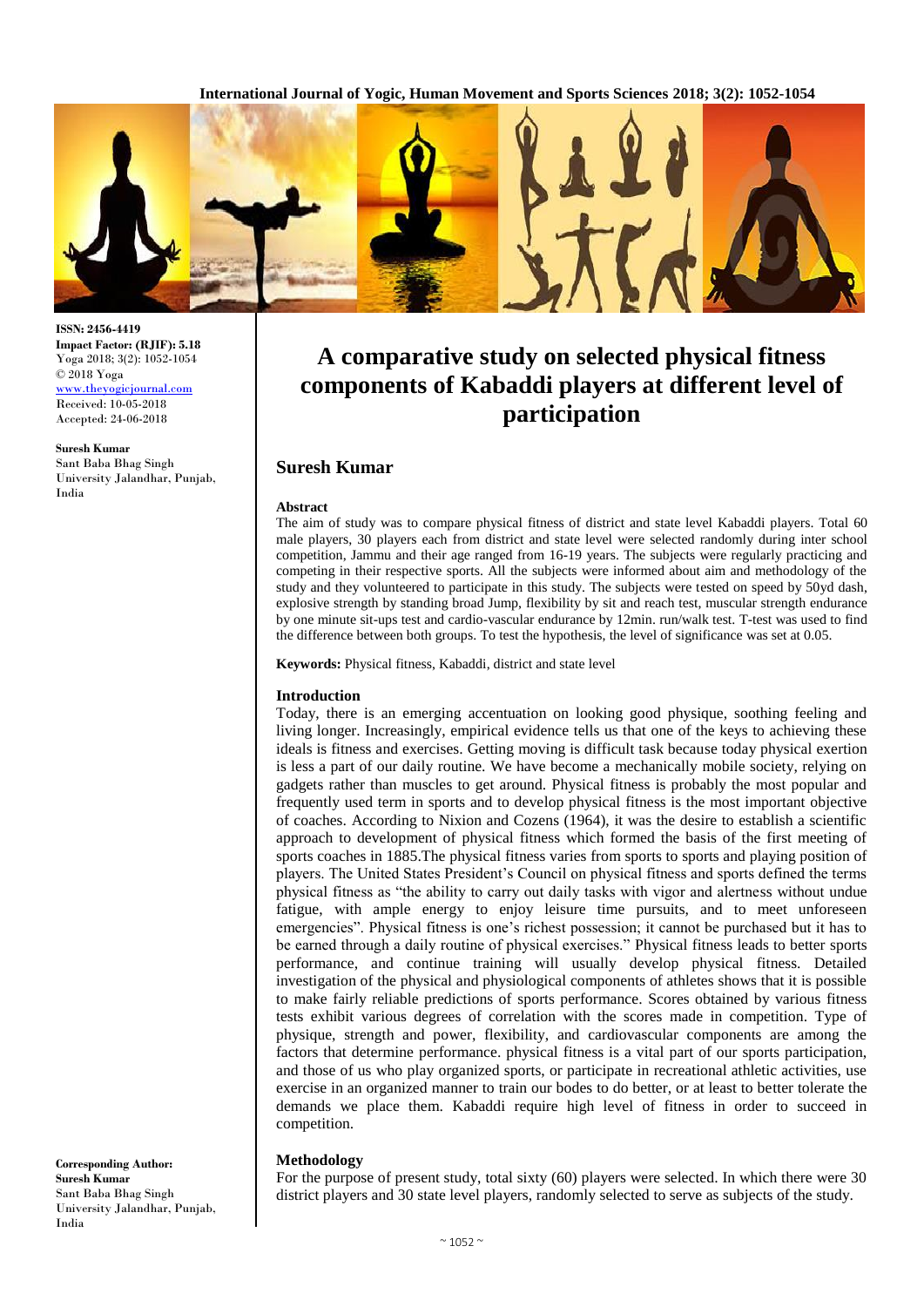International Journal of Yogic, Human Movement and Sports Sciences

The subjects were selected from district level and state level competition held at Jammu. Age of the subjects ranged between 16-19 years. For data collection, the research scholar has gone through the various competition sites and administrates various tests.

### **Selection of the Variables**

- a. Speed
- b. Explosive Strength
- c. Flexibility
- d. Muscular Strength
- e. Cardio-vascular Endurance

**Table 1:** Physical Fitness Components and Test

| S. No | <b>Physical fitness component</b> | <b>Test</b>                |  |
|-------|-----------------------------------|----------------------------|--|
|       | Speed                             | 50yd Dash                  |  |
|       | <b>Explosive Strength</b>         | <b>Standing Broad Jump</b> |  |
|       | Flexibility                       | Sit And Reach Test         |  |
| 4     | Muscular Strength endurance       | One Minute Sit-Ups Test    |  |
|       | Cardio-vascular Endurance         | 12min. Run/Walk Test       |  |

### **Result and Discussion**

| <b>Table 2:</b> Descriptive statistics of selected variables for district and |  |  |  |
|-------------------------------------------------------------------------------|--|--|--|
| state level players                                                           |  |  |  |

| <b>Variables</b>             | Mean                  |       | <b>Standard</b><br><b>Deviation</b> |              | $t'$ -<br>value     |
|------------------------------|-----------------------|-------|-------------------------------------|--------------|---------------------|
|                              | <b>District State</b> |       | <b>District</b>                     | <b>State</b> |                     |
| speed                        | 7.53                  | 6.70  | 0.39                                | 0.33         | $8.84*$             |
| <b>Explosive Strength</b>    | 1.89                  | 2.02  | 0.11                                | 0.12         | 1.25                |
| Flexibility                  | 17.33                 | 20.63 | 3.41                                | 1.88         | $3.89$ <sup>*</sup> |
| Muscular Strength            | 33.5                  | 38.5  | 3.01                                | 3.18         | $6.38*$             |
| Cardio-vascular<br>Endurance | 1670.9 2037.9         |       | 72.82                               | 89.67        | $17.4^*$            |

\*Significant at 0.05 level*,* Degree of freedom= 58



Graph- 1 shows that the mean of the speed of district and state level Players is 7.53 and 6.70 respectively. Whereas standard deviation of the speed of district and state level Players are 0.39 and 0.33 respectively, 't' value is 8.84. The result reveals a statistically significant difference in speed between district and state level players. State players were found better in speed as compare to district level players.



**Graph 2:** Explosive strength

Graph -2 indicates that the mean of the explosive strength of district and state level players is 1.89 and 2.02 respectively. Whereas standard deviation of the explosive strength of district and state level Players is 0.11 and 0.12 respectively, 't' value is 1.25. The result reveals that no statistically significant difference in explosive strength between district and state level players.



**Graph 3:** Flexibility

Graph-3 shows that the mean of the flexibility of district and state level players is 1670.9 and 20.63 respectively. Whereas standard deviation of the flexibility of district and state level players is 3.41 and 1.88 respectively, 't' value is 3.89. The result reveals a statistically significant difference in flexibility between district and state level players. State level players were found better in flexibility as compare to district level players.



**Graph 4:** Muscular strength